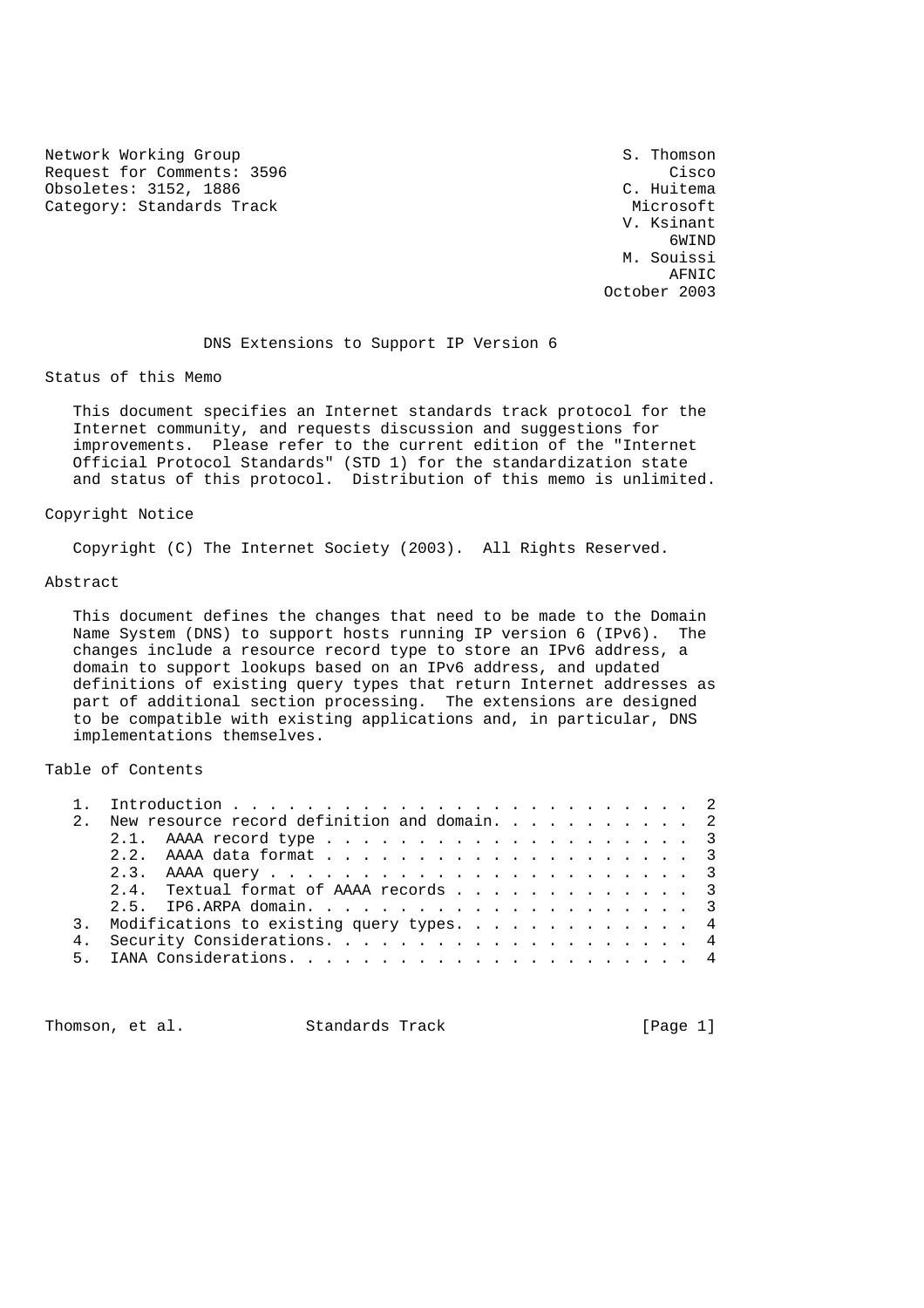| 6. Intellectual Property Statement. 4 |  |  |  |  |  |  |  |  |  |  |  |
|---------------------------------------|--|--|--|--|--|--|--|--|--|--|--|
|                                       |  |  |  |  |  |  |  |  |  |  |  |
| Appendix A: Changes from RFC 1886. 6  |  |  |  |  |  |  |  |  |  |  |  |
|                                       |  |  |  |  |  |  |  |  |  |  |  |
|                                       |  |  |  |  |  |  |  |  |  |  |  |
|                                       |  |  |  |  |  |  |  |  |  |  |  |
|                                       |  |  |  |  |  |  |  |  |  |  |  |

1. Introduction

 Current support for the storage of Internet addresses in the Domain Name System (DNS) [1,2] cannot easily be extended to support IPv6 addresses [3] since applications assume that address queries return 32-bit IPv4 addresses only.

 To support the storage of IPv6 addresses in the DNS, this document defines the following extensions:

- o A resource record type is defined to map a domain name to an IPv6 address.
- o A domain is defined to support lookups based on address.
- o Existing queries that perform additional section processing to locate IPv4 addresses are redefined to perform additional section processing on both IPv4 and IPv6 addresses.

 The changes are designed to be compatible with existing software. The existing support for IPv4 addresses is retained. Transition issues related to the co-existence of both IPv4 and IPv6 addresses in the DNS are discussed in [4].

 The IP protocol version used for querying resource records is independent of the protocol version of the resource records; e.g., IPv4 transport can be used to query IPv6 records and vice versa.

 This document combines RFC 1886 [5] and changes to RFC 1886 made by RFC 3152 [6], obsoleting both. Changes mainly consist in replacing the IP6.INT domain by IP6.ARPA as defined in RFC 3152.

2. New resource record definition and domain

 A record type is defined to store a host's IPv6 address. A host that has more than one IPv6 address must have more than one such record.

Thomson, et al. Standards Track [Page 2]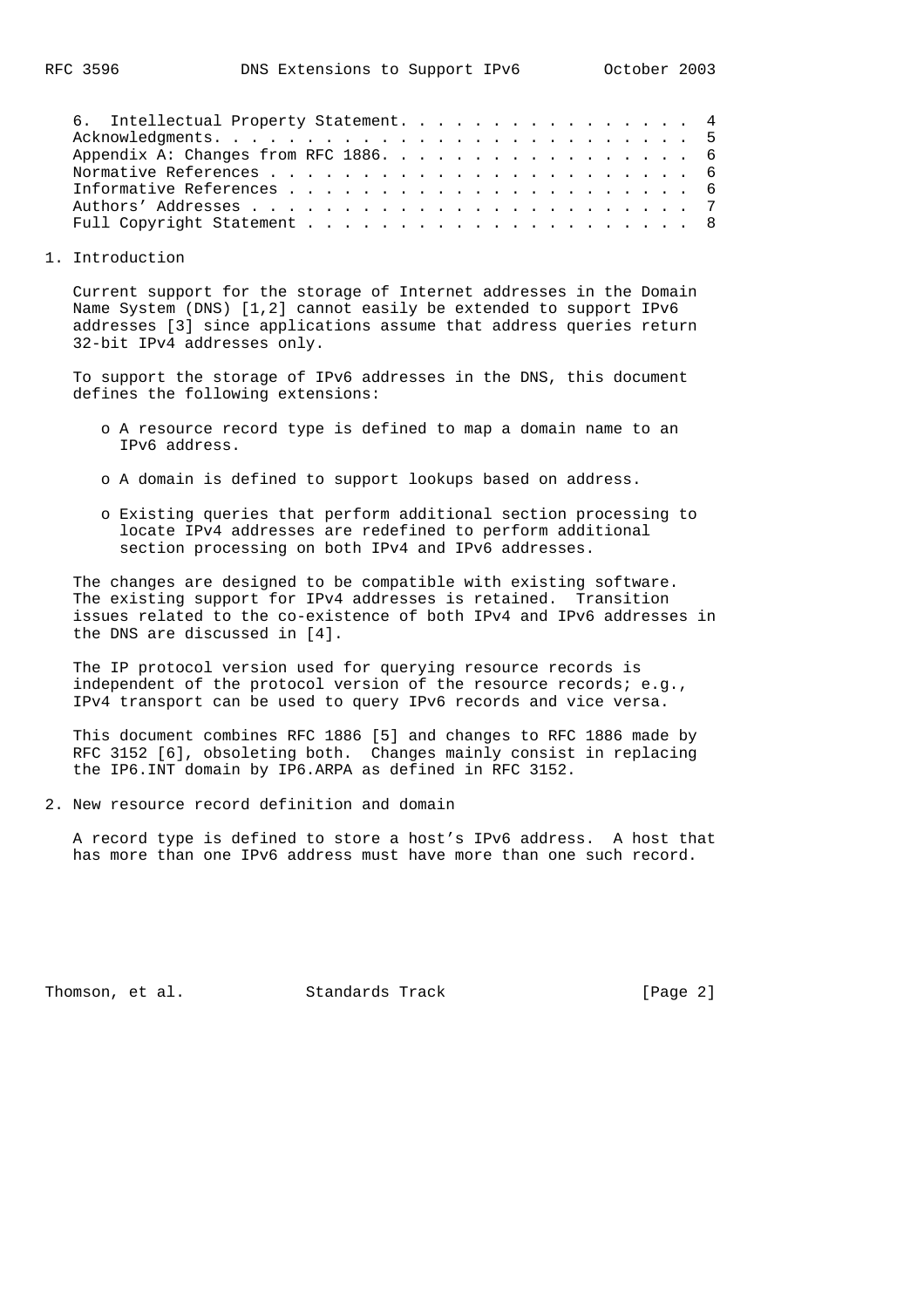## 2.1 AAAA record type

 The AAAA resource record type is a record specific to the Internet class that stores a single IPv6 address.

The IANA assigned value of the type is 28 (decimal).

2.2 AAAA data format

 A 128 bit IPv6 address is encoded in the data portion of an AAAA resource record in network byte order (high-order byte first).

2.3 AAAA query

 An AAAA query for a specified domain name in the Internet class returns all associated AAAA resource records in the answer section of a response.

A type AAAA query does not trigger additional section processing.

2.4 Textual format of AAAA records

 The textual representation of the data portion of the AAAA resource record used in a master database file is the textual representation of an IPv6 address as defined in [3].

2.5 IP6.ARPA Domain

 A special domain is defined to look up a record given an IPv6 address. The intent of this domain is to provide a way of mapping an IPv6 address to a host name, although it may be used for other purposes as well. The domain is rooted at IP6.ARPA.

 An IPv6 address is represented as a name in the IP6.ARPA domain by a sequence of nibbles separated by dots with the suffix ".IP6.ARPA". The sequence of nibbles is encoded in reverse order, i.e., the low-order nibble is encoded first, followed by the next low-order nibble and so on. Each nibble is represented by a hexadecimal digit. For example, the reverse lookup domain name corresponding to the address

4321:0:1:2:3:4:567:89ab

would be

 b.a.9.8.7.6.5.0.4.0.0.0.3.0.0.0.2.0.0.0.1.0.0.0.0.0.0.0.1.2.3.4.IP6.  $\mathsf{ARPA}$  .

Thomson, et al. Standards Track [Page 3]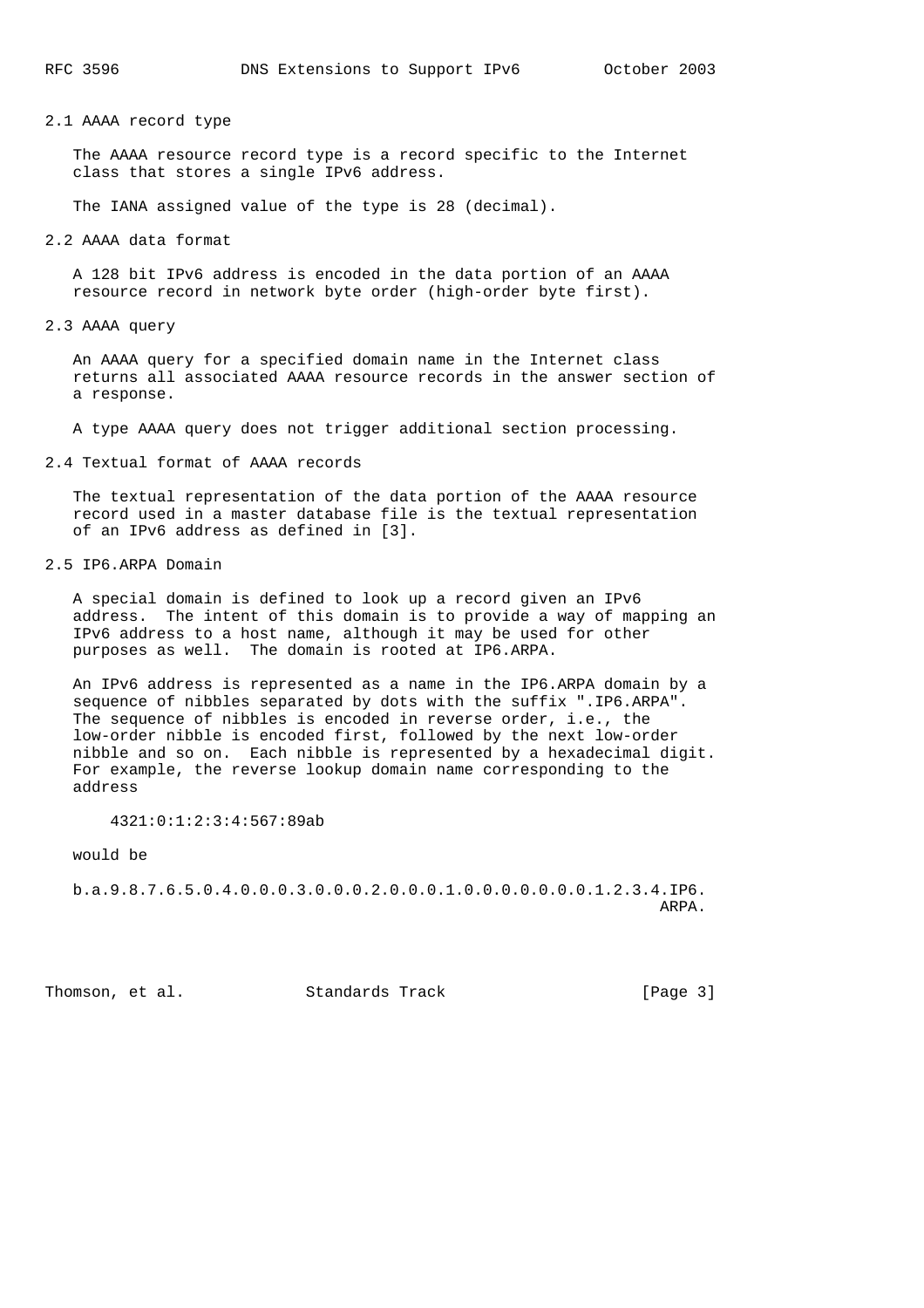3. Modifications to existing query types

 All existing query types that perform type A additional section processing, i.e., name server (NS), location of services (SRV) and mail exchange (MX) query types, must be redefined to perform both type A and type AAAA additional section processing. These definitions mean that a name server must add any relevant IPv4 addresses and any relevant IPv6 addresses available locally to the additional section of a response when processing any one of the above queries.

4. Security Considerations

 Any information obtained from the DNS must be regarded as unsafe unless techniques specified in [7] or [8] are used. The definitions of the AAAA record type and of the IP6.ARPA domain do not change the model for use of these techniques.

 So, this specification is not believed to cause any new security problems, nor to solve any existing ones.

5. IANA Considerations

There are no IANA assignments to be performed.

6. Intellectual Property Statement

 The IETF takes no position regarding the validity or scope of any intellectual property or other rights that might be claimed to pertain to the implementation or use of the technology described in this document or the extent to which any license under such rights might or might not be available; neither does it represent that it has made any effort to identify any such rights. Information on the IETF's procedures with respect to rights in standards-track and standards-related documentation can be found in BCP-11. Copies of claims of rights made available for publication and any assurances of licenses to be made available, or the result of an attempt made to obtain a general license or permission for the use of such proprietary rights by implementors or users of this specification can be obtained from the IETF Secretariat.

 The IETF invites any interested party to bring to its attention any copyrights, patents or patent applications, or other proprietary rights which may cover technology that may be required to practice this standard. Please address the information to the IETF Executive Director.

Thomson, et al. Standards Track [Page 4]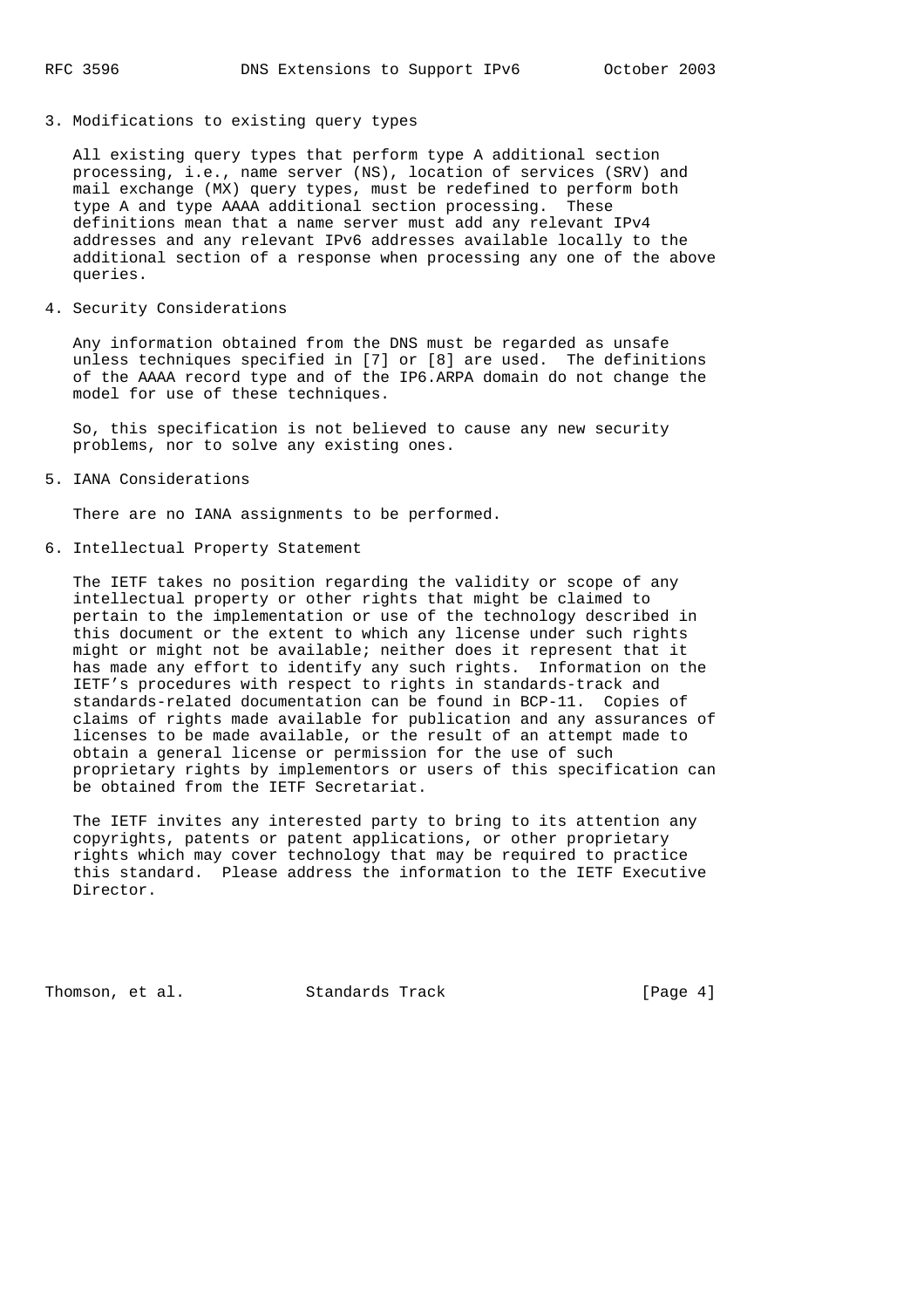Acknowledgments

 Vladimir Ksinant and Mohsen Souissi would like to thank Sebastien Barbin (IRISA), Luc Beloeil (France Telecom R&D), Jean-Mickael Guerin (6WIND), Vincent Levigneron (AFNIC), Alain Ritoux (6WIND), Frederic Roudaut (IRISA) and G6 group for their help during the RFC 1886 Interop tests sessions.

Many thanks to Alain Durand and Olafur Gudmundsson for their support.

Thomson, et al. Standards Track [Page 5]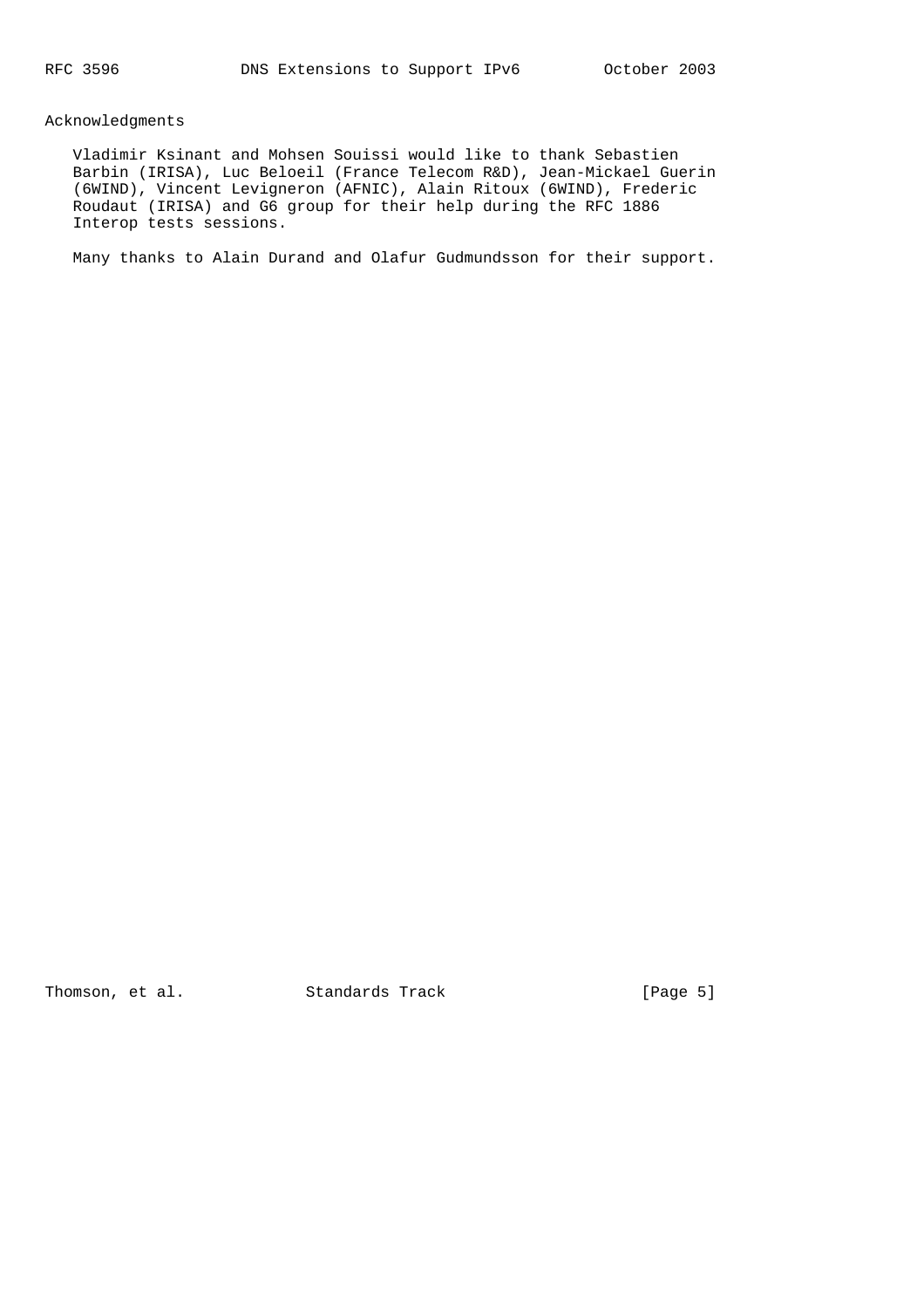Appendix A: Changes from RFC 1886

- The following changes were made from RFC 1886 "DNS Extensions to support IP version 6":
- Replaced the "IP6.INT" domain by "IP6.ARPA".
- Mentioned SRV query types in section 3 "MODIFICATIONS TO EXISTING QUERY TYPES"
- Added security considerations.
- Updated references :
	- \* From RFC 1884 to RFC 3513 (IP Version 6 Addressing Architecture).
	- \* From "work in progress" to RFC 2893 (Transition Mechanisms for IPv6 Hosts and Routers).
	- \* Added reference to RFC 1886, RFC 3152, RFC 2535 and RFC 2845.
- Updated document abstract
- Added table of contents
- Added full copyright statement
- Added IANA considerations section
- Added Intellectual Property Statement

Normative References

- [1] Mockapetris, P., "Domain Names Concepts and Facilities", STD 13, RFC 1034, November 1987.
- [2] Mockapetris, P., "Domain Names Implementation and Specification", STD 13, RFC 1035, November 1987.
- [3] Hinden, R. and S. Deering, "Internet Protocol Version 6 (IPv6) Addressing Architecture", RFC 3513, April 2003.

Informative References

- [4] Gilligan, R. and E. Nordmark, "Transition Mechanisms for IPv6 Hosts and Routers", RFC 2893, August 2000.
- [5] Thomson, S. and C. Huitema, "DNS Extensions to support IP version 6", RFC 1886, December 1995.
- [6] Bush, R., "Delegation of IP6.ARPA", BCP 49, RFC 3152, August 2001.
- [7] Eastlake, D., "Domain Name System Security Extensions", RFC 2535, March 1999

Thomson, et al. Standards Track [Page 6]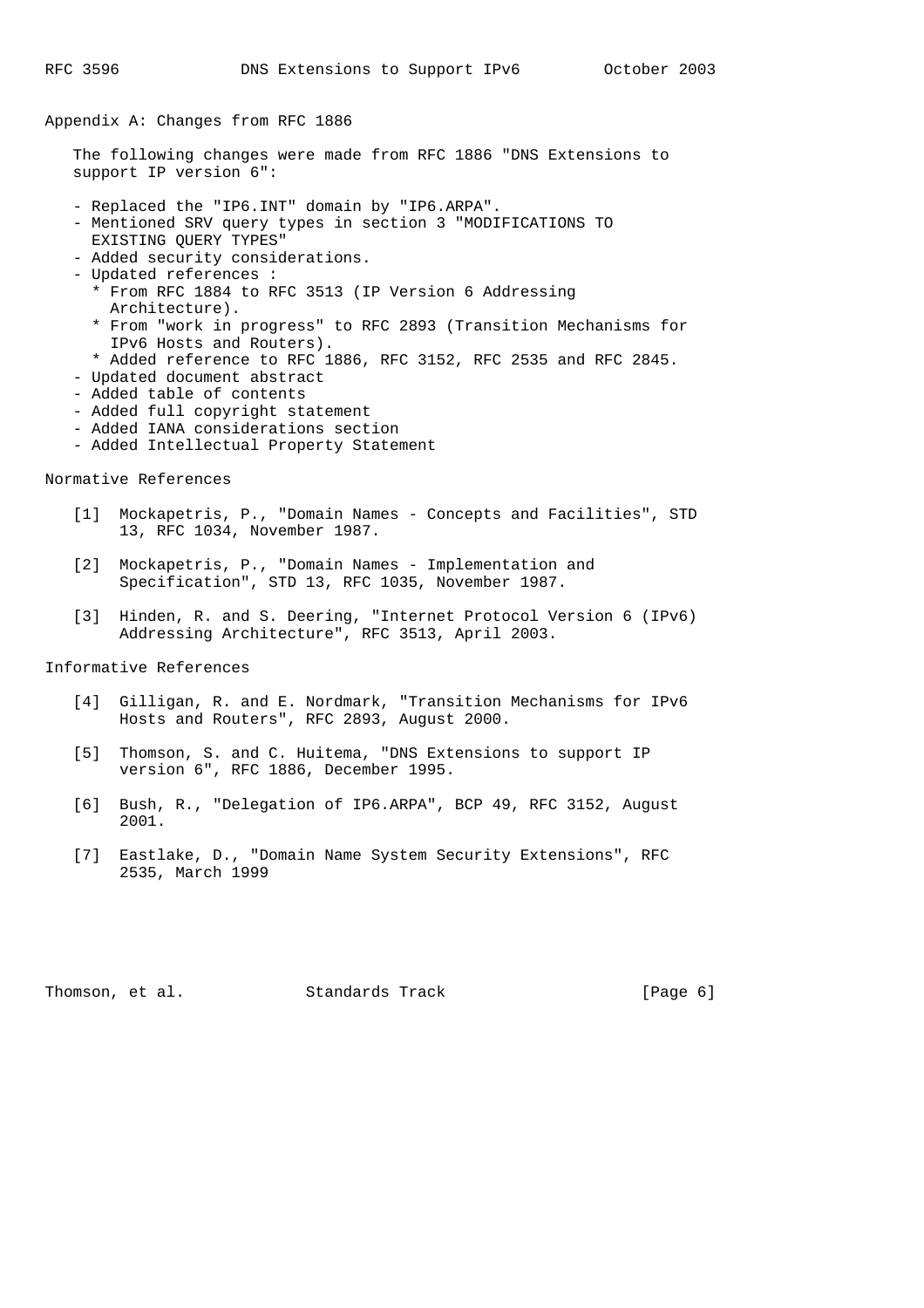[8] Vixie, P., Gudmundsson, O., Eastlake, D. and B. Wellington, "Secret Key Transaction Authentication for DNS (TSIG)", RFC 2845, May 2000.

```
Authors' Addresses
```
 Susan Thomson Cisco Systems 499 Thornall Street, 8th floor Edison, NJ 08837

 Phone: +1 732-635-3086 EMail: sethomso@cisco.com

 Christian Huitema Microsoft Corporation One Microsoft Way Redmond, WA 98052-6399

EMail: huitema@microsoft.com

```
 Vladimir Ksinant
 6WIND S.A.
 Immeuble Central Gare - Bat.C
 1, place Charles de Gaulle
 78180, Montigny-Le-Bretonneux - France
```
 Phone: +33 1 39 30 92 36 EMail: vladimir.ksinant@6wind.com

 Mohsen Souissi AFNIC Immeuble International 2, rue Stephenson, 78181, Saint-Quentin en Yvelines Cedex - France

 Phone: +33 1 39 30 83 40 EMail: Mohsen.Souissi@nic.fr

Thomson, et al. Standards Track [Page 7]